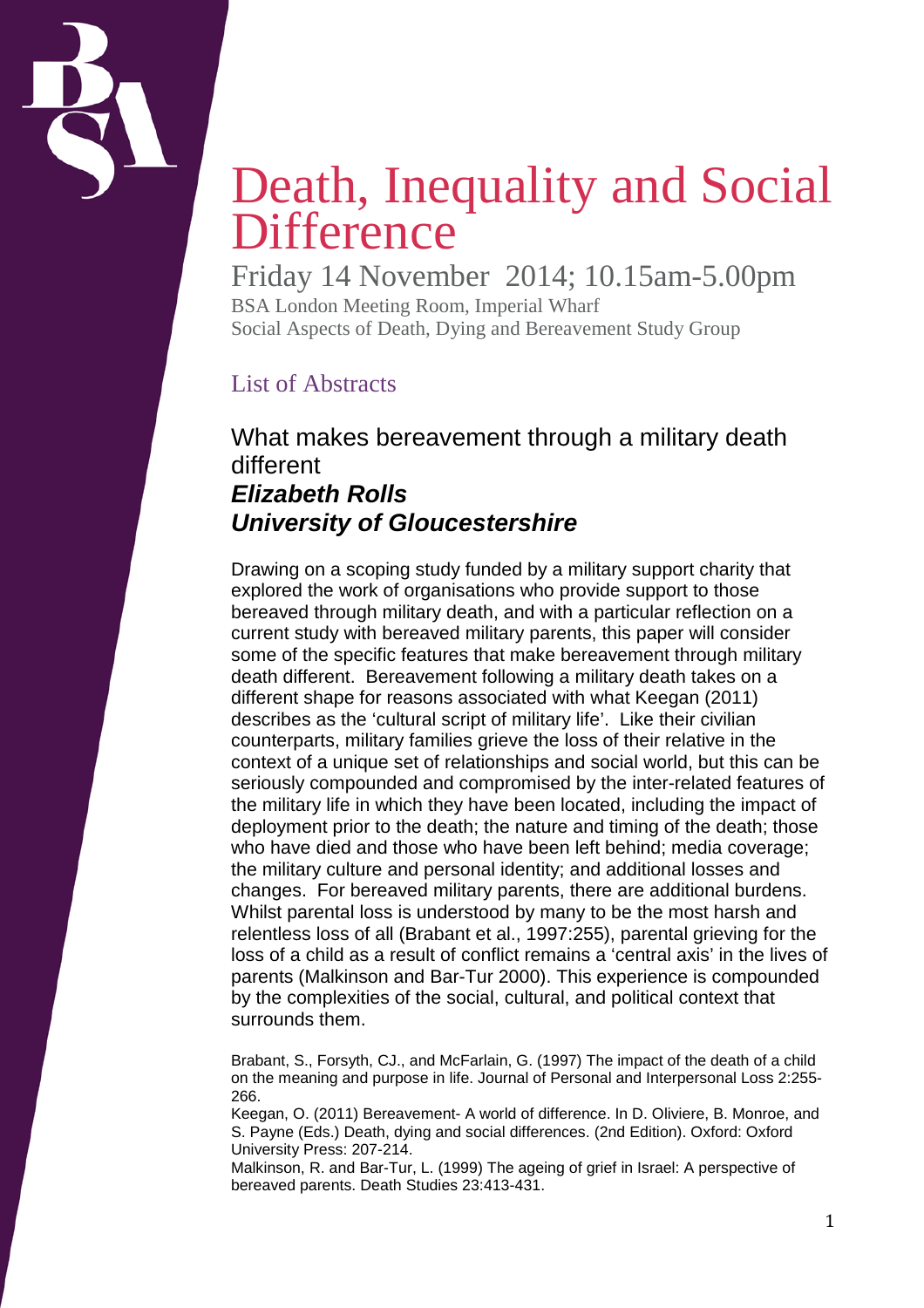#### Dying in prison in the neoliberal, carceral era *Marian Peacock Lancaster University*

In the last decade there has been a doubling of the prison population in England and Wales to around 86,000 in 2013, and prisoners aged over sixty are the most rapidly growing group, increasing by 122% since 2003 (Prisons and Probation Ombudsman 2013). For the small number of prisoners over seventy (some 881 in total in 2013) the increase is even sharper meaning that there are now over 10,000 prisoners over the age of fifty with growth predicted to continue. This expansion is primarily a product of a range of legislative changes and shifts in attitude to certain kinds of crime, rather than an increase in offending; what Wacquant et al (2011, p.10) have called "the penal surge". The changes have resulted in a rapid expansion in the numbers of older prisoners serving sentences from which they are unlikely to be released in the event of life-limiting illness. Thus a growing number can be expected to die in prison. Prisoners are disproportionately drawn from the most disadvantaged sections of society and have high rates of physical and mental health problems. Amongst older prisoners 40% are sex offenders, who are the most vilified of prisoners. This paper draws on the early findings from a study of anticipated death in prison and explores the connections between increasing inequality, neoliberal discourses and practices and the consequences for prison dying. Anticipated deaths are those from natural causes which are foreseeable and likely to require end of life care and it is these that have increased markedly.

### Whose Death Matters? Bereaved Black Mothers and Social Inequality *Erica Lawson University of Western Ontario*

Maternal grief, translated into maternal politics, has often led to social change. Yet its full political possibilities are complicated by questions of social inequality. In particular, because black mothers and their families mourn black sons who are criminalized and viewed as disposable, their children's deaths and the grief that follow are disavowed. In her recent letter to the Brown family - whose eighteen year old black son, Michael Brown, was killed by a white police officer on 9 August 2014, in Ferguson, Missouri – Sybrina Fulton wrote – "if they refuse to hear us, we will make them feel us." In truth, the settler nation-state is neither willing to fully hear or feel the pain of bereaved Black mothers because of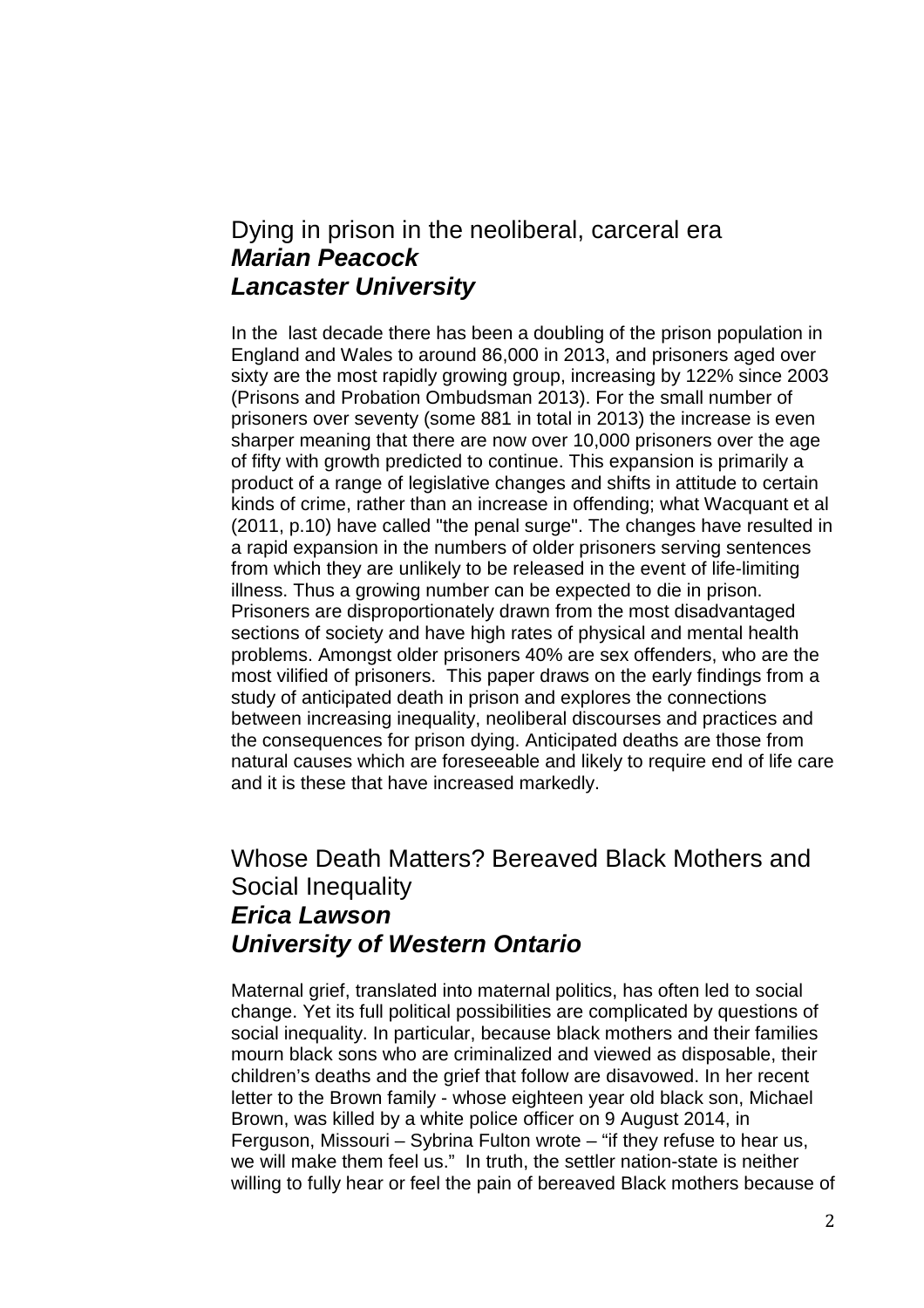their precarious status as citizens within it. And this places limits on what maternal politics can fully achieve. Indeed, the extent to which maternal pain can be publicly expressed and socially validated is bound up in idealized notions of motherhood which black women are thought not to embody. Instead, Black mothers' expression of grief over the death of their children is interpreted through the apparatuses of the racial state. What requires examination then is how maternal grief and its political possibilities are mediated by the disposability of black lives, and how it is 'heard,' and 'felt' when black mothers express it.

#### Contested decision-making: negotiating death and ethnicity in UK organ donation *Jessie Cooper University of Liverpool*

The introduction of end-of-life care criteria in the UK aim at standardising processes of care at the end of life, including how decisions on death are communicated to the families of dying and (brain) dead patients. In the setting of the Intensive Care Unit, these activities are often complicated by the biopolitical imperative to secure donor organs: where changes to donation services have seen the accommodation of organ donation procedures into end-of-life care routines. This has ramifications for understanding how medical decisions on death and dying are brokered with the families of 'patients' who have been categorised as potential organ donors. Drawing on an ethnographic study in England, this paper will document how communications around death get turned into a particular issue for the practice of requesting organ donation from minority ethnic families: a group who have become routinely constructed in problematic terms by transplant policy, research, and health promotion initiatives. We demonstrate how attempts to resolve conflicts between health professionals and minority ethnic families about a diagnosis of brain stem death, or the decision to withdraw care on potential donors are organised around practices of technological, authoritative, and religious brokering. We argue that these serve to facilitate a family's acceptance of their relative's death whilst also smoothing the pathway for a request for organ donation. The paper will conclude by offering further sets of questions which are afforded by the 'routinisation' of organ donation processes within end-of-life care procedures.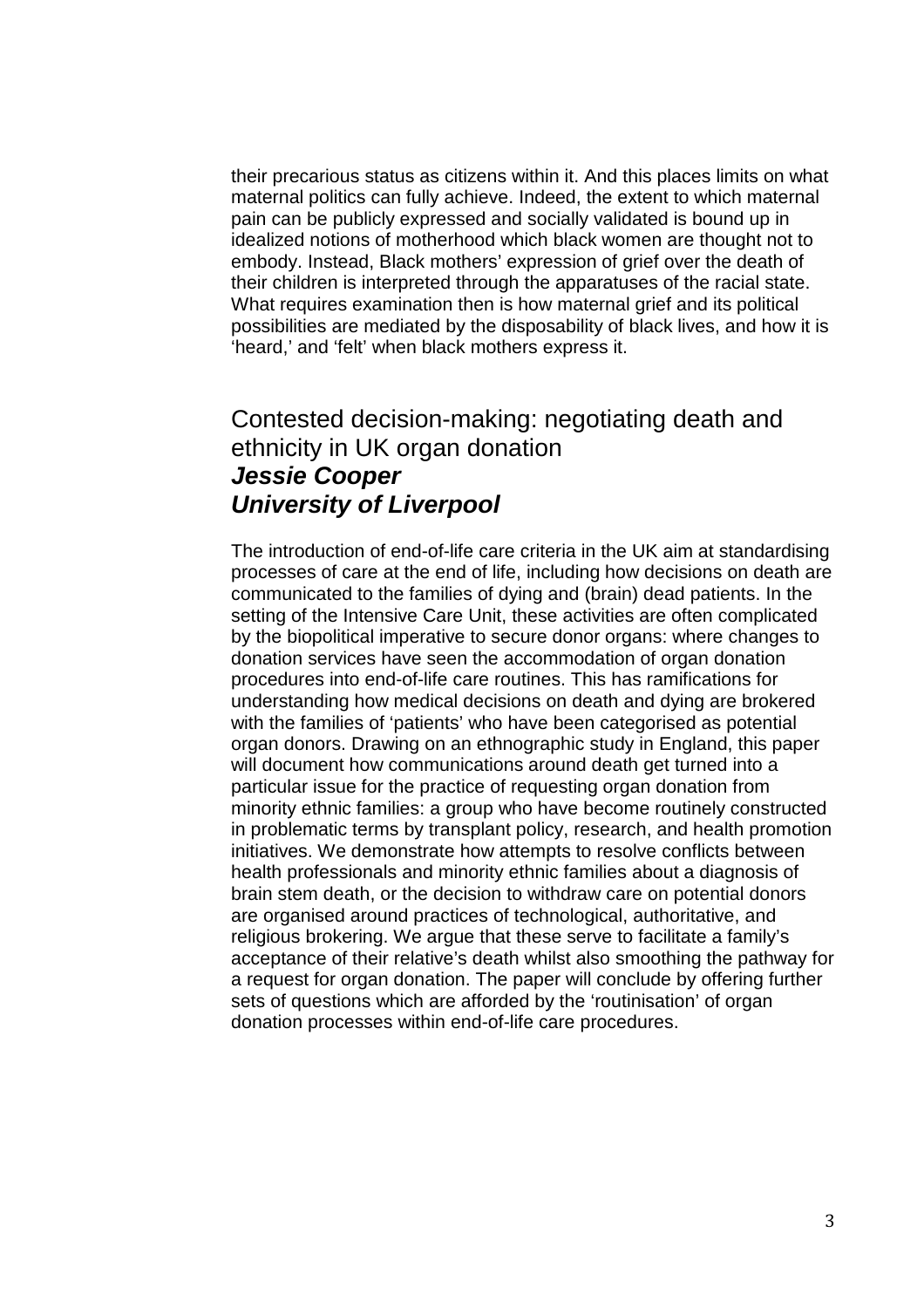## "Had he had cancer I'd have been fine": inequalities in care provision at the end of life

## *Emily Moran, Sue Boase, Brooke Swash, and Stephen Barclay University of Cambridge*

Provision of high quality end-of-life and palliative care is becoming increasingly important within our aging population. Whilst only a third of patients die from malignant diseases, the term "palliative care" largely evokes the image of end-stage cancer patients, rather than incorporating patients with non-malignant diseases. The most recent VOICES survey has indicated that quality of care is higher for cancer patients than patients from different disease groups, suggesting continued iniquities in care provision. Through extracts from focus groups and interviews of bereaved carers, GPs, and community nurses from the CAPE (Community Care Pathways at the End of Life) Study this paper explores people's views on EOLC provision within different disease groups based on the care of recently deceased patients. All participants were in agreement that provision of EOL and palliative care differed between disease groups. Carers of non-cancer patients felt that receiving good care was often left up to "chance", rather than planning. Clinicians admitted a reluctance to plan care with non-cancer patients, out of fear of taking away hope. There was disagreement as to whether specialist palliative services are appropriate and should be available for non-cancer patients. In this paper, the different experiences of care for different disease groups are highlighted, as well as the expectations of carers, patients, and professionals. Consequently, a greater acceptance of nonmalignant diseases as palliative needs to happen on a societal level before provision of services can be truly equitable.

Negotiating personal networks: lesbian, gay, bisexual and trans older people's networks of support towards the end of life

### *Kathryn Almack, Anne Patterson and Meiko Makita University of Nottingham*

This paper examines how sexual orientation and gender identity can impact on experiences of end of life care and bereavement for older LGBT people. A legacy of institutional and historical barriers means that older LGBT people have been adept at organizing their personal networks in ways that minimize any vulnerability to discrimination. This may change in old age and in planning for and needing end of life care, which can introduce a whole new range of people and settings into one's life, presenting new 'layers' of decisions about what to reveal and what to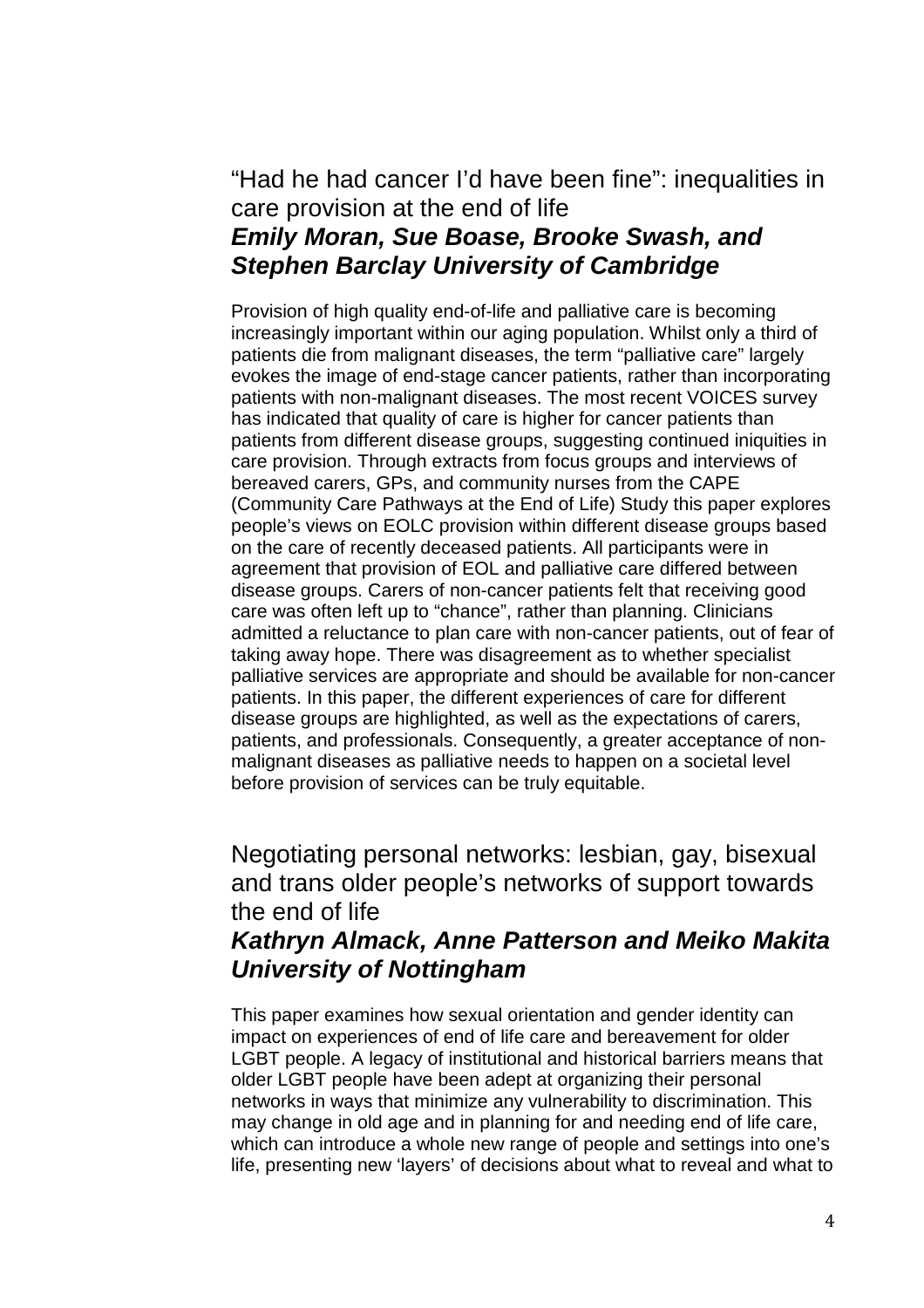hide. We draw upon the qualitative strand (60 in-depth interviews) of a two year UK project exploring the end of life experiences and care needs of older LGBT people, funded by Marie Curie Cancer Care Research Programme. Interviews included asking participants what support (practical and emotional) they could or would access. We consider the ways in which access to economic, social and cultural resources shapes later life experiences of LGBT people, which may impact on the sources and extent of support in old age. Our findings also contribute to debates about coming out and negotiating stigma for the oldest LGBT generations, where much previous debate focuses on younger generations. Participants' networks presented a complex diversity and richness including families of origin and of choice. It is clear however that older LGBT people's histories and pathways have ongoing profound influences on the means of social support available to them at the end of life.

## Exploring responses to death in varying cultural contexts: adopting a reflexive approach *Ruth Evans<sup>1</sup> , Jane Ribbens McCarthy<sup>2</sup> , Sophie Bowlby<sup>1</sup> , Joséphine Wouango<sup>1</sup> , and Fatou Kébé<sup>3</sup> 1 University of Reading, 2 Open University, 3 Université Cheikh Anta Diop de Dakar, Senegal*

Little empirical work has been conducted on social aspects of death and bereavement in the global South and death and bereavement studies have been rooted largely in medicalised and individualised frameworks developed in the global North to date. Based on our experiences of conducting a cross-cultural research project in urban Senegal funded by The Leverhulme Trust (2014-15), this paper explores some of the methodological complexities of researching responses to death in varying cultural contexts. We outline some of the problems of language and translation involved in a project in which we are working with three languages to undertake interviews with families of different ethnicities and socio-economic status in two cities. We explore the multiple positionings of the research team comprised of UK, Senegalese and Burkinabé researchers and interrogate our own cultural assumptions and understandings of responses to death, based on reflexive conversations and interviews about our own experiences of the death of a relative. In so doing, we highlight the benefits of adopting a reflexive approach and provide initial insights into the complex interactions between cultural and religious values and norms and responses to death in diverse sociocultural contexts.